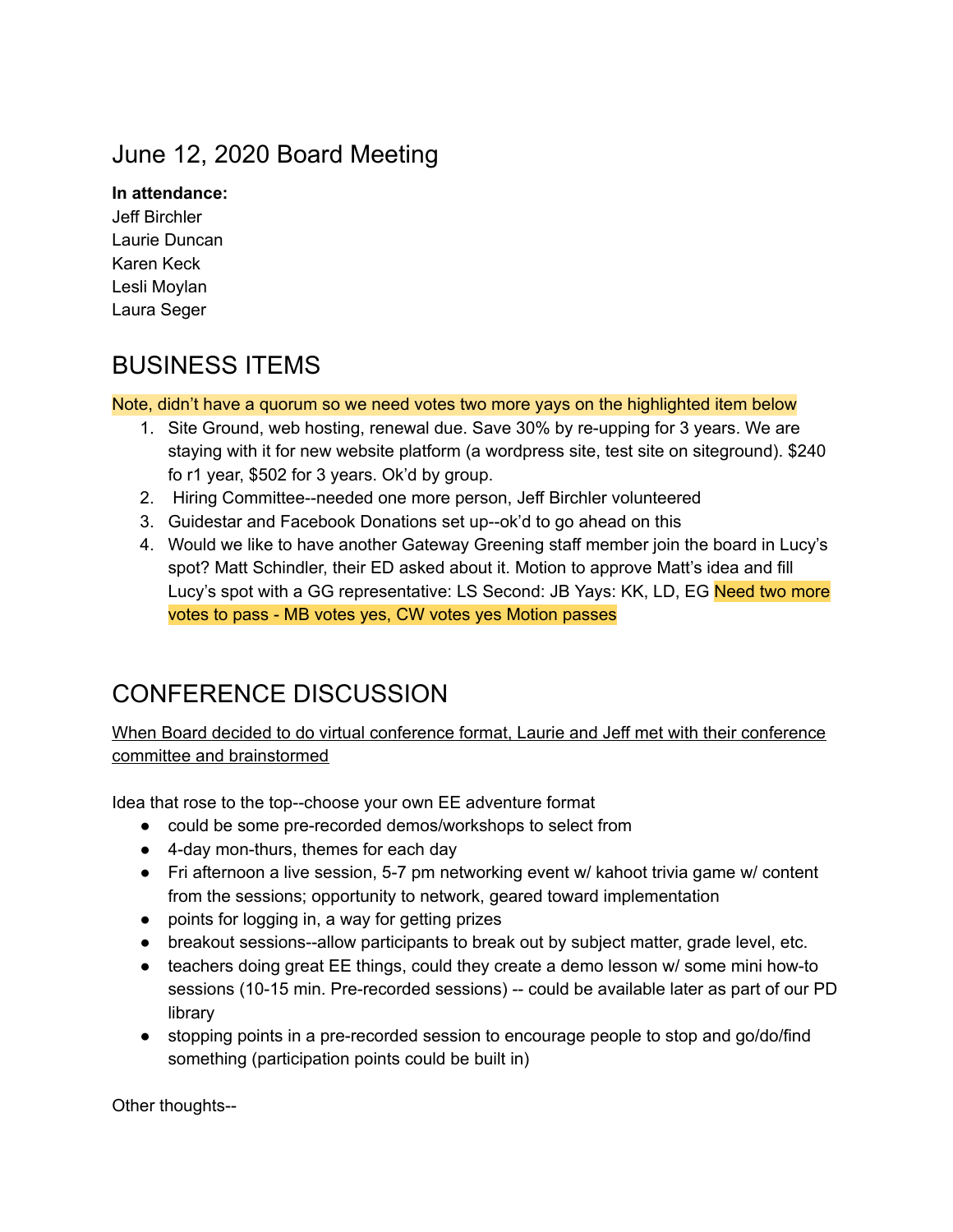Sponsors a biggie

Will people pay for a virtual conference?

Virtual Burnout--what will that be like in the fall??

CEUs connected? Def need to look into that (Laura may have to do that for the Zoo, so she'll keep MEEA in mind when learning about it, if so)

Notes from meeting with Katie Navin from Colorado about their spring conference and lessons learned

Only had two weeks to turn it to virtual

- Didn't require registration, bad idea--def want to require registration
- All live
- Had a keynote in the morning (125 people) and used breakout room (encouraged presenters to use interaction) (85 people in breakouts)
- Two tracks going at once all throughout the day; did 15 minute breaks in between
- FB Live is tricky, copyright issues
- Recommended making breaks just breaks; networking just networking
- Morning sessions better attended than the afternoon
- Did feedback survey at the end of each session
- At beginning of each session, posted a cell # for technical difficulties
- Need to have plenty of helpers to: let latecomers in from waiting room, monitor the chat, tech help, etc.
- Breakout rooms, have a facilitator assigned to each room would be helpful to monitor the chat if people don't have audio
- If doing breakout within sessions, close it out between sessions (N/A, we can solve that by using a unique link for each session)
- Collection of things they're looking at for possibly a fall conference (which will have a fee)
	- Keep it to one day
	- Encourage watch parties
	- Considering a \$50 fee
	- Viewing tips, will encourage participants to use speaker view function
	- Set up breakout rooms to be a larger # than you actually want because of dropouts
	- Might want to use the annotate feature, for participant interaction
	- Use polling more
	- GA is using PearDeck, a good collaboration tool compatible with Zoom
	- $\circ$  Use downloadable materials w/ the option to mail packets to people prior to the conference